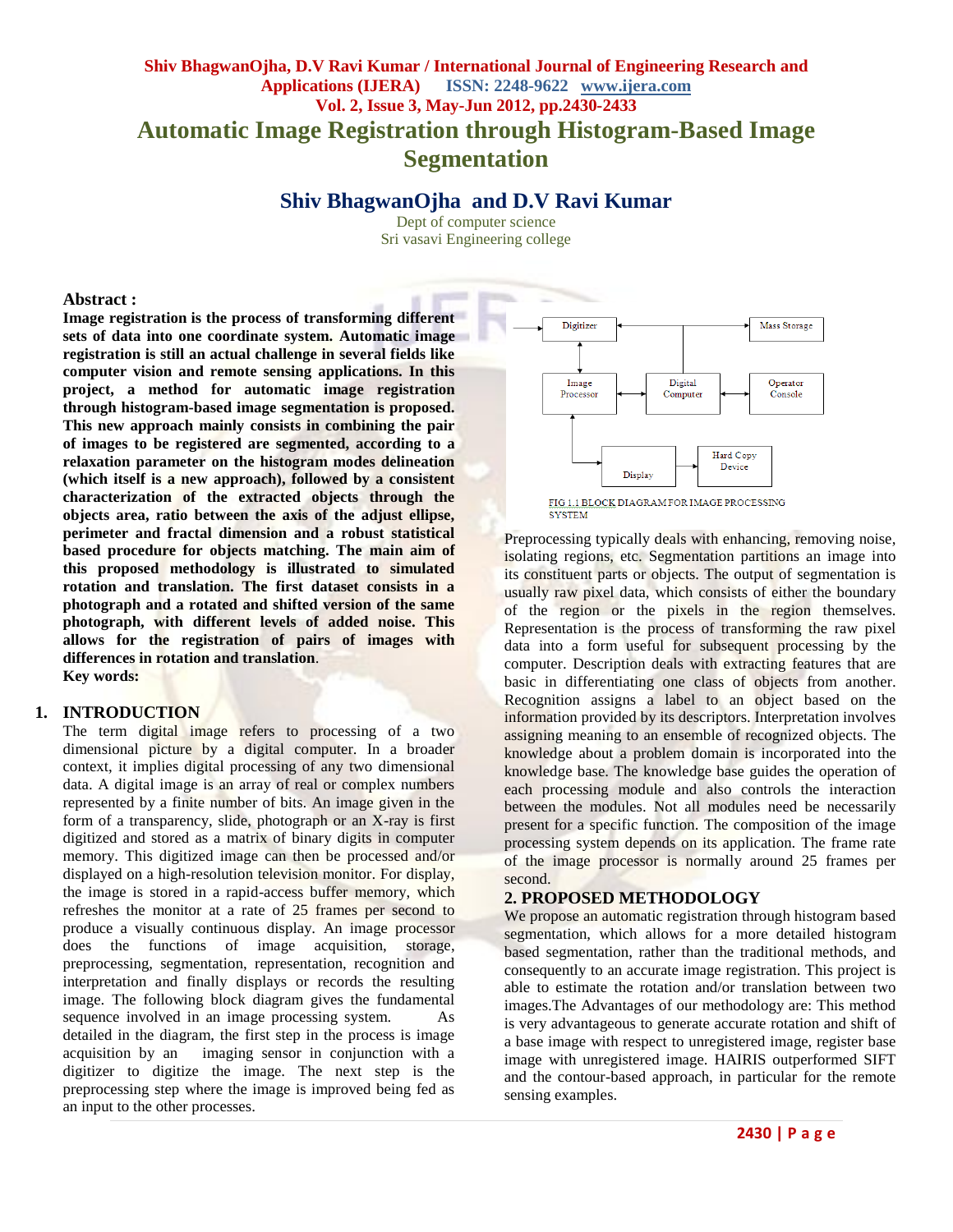#### **Shiv BhagwanOjha, D.V Ravi Kumar / International Journal of Engineering Research and Applications (IJERA) ISSN: 2248-9622 www.ijera.com Vol. 2, Issue 3, May-Jun 2012, pp.2430-2433**

#### **Pre-processing:**

In this project before we process the images (such as base image and unregistered image) through adaptive wiener filter for removing additive random noise in both images, first we overcome significant differences between the histograms of images to be registered, an histogram equalization of unregistered image using the histogram counts of base image is performed prior to the application of the Wiener filter. In this way, the Wiener filtering on images allows both for the reduction of the image detail, as well as to the smoothing of the histogram, which becomes spiky due to the histogram equalization step.

Below procedure indicates the removal of noise in image by using adaptive wiener filter and regarding images are also shown. First take original color (RGB) image and convert the image into gray image by using matlab command rgb2gray.

#### **Example:**

 $OriginalRGB = imread (image1.bmp);$ Gray image=rgb2gray (originalRGB);



**Fig2.1 : original RGB image and its gray image**

Add Gaussian noise with variance 0.025 and mean 0 in gray image using imnoise command and remove that noise using adaptive wiener filter.

#### **Example:**

 $J = \text{imnoise}$  (Gray image, 'gaussian', 0, 0.025); H=wiener2 (J, [3 3]);



**FIG 2.2: Noisy And Noise Removed Image**

**Use of Histogram Equalization of image:**

It enhances the contrast of images by transforming the values in an intensity image so that the histogram of the output image approximately matches a specified histogram.



**Fig2.3: Original Gray Image And Its Histogram Equalization Image**

#### **Histogram-Based Segmentation And De-lineation:**

In this module before going to segment an image, first we are going to analyzing the histogram of the image. The basis of histogram analysis approach is that the regions of interest tend to form modes (a dominating peak that could represent a region) in the corresponding histogram. For example, a light object in a dark background might produce two modes in the image's gray level histogram, one is at the bright intensity side, and the other is at the dark intensity side. Then, a typical image segmentation approach based on histogram analysis generally carries out three steps: First, recognize the modes of the histogram. Second, remove the unwanted peaks (too small compared to the biggest peak) in the histogram, suppose  $i_{max}$  is the value of the highest peak satisfying  $h_{max}$ =h (i<sub>max</sub>). For any peak j, if  $h((j)/h_{max})$  <0.05 then peak is removed. Since the values have been normalized to the range  $[0, 1]$ ,  $h_{max}$  is equal to 1. Therefore, the points with h  $(i)$  <0.05 will be removed. Third, find the valley between different two highest modes. Fourth, apply threshold to the image by using deepest valley between two highest peaks.

The method used for mode delineation is based upon the analysis of the consecutive slopes of the histogram. Let x (m) be the image histogram counts, m=0…M. and the sequence of the consecutive slopes, where M+1 is the number of histogram levels (M=255 for an 8-b image). The idea behind this approach is to choose an adequate threshold for considering whether or not one is in the presence of a mode, which is characterized by a significant increase and/or decrease on the slopes sequence .

 $y(n) = x(n) - x(n-1)(2)$ 

Therefore, one obvious and functional solution for delineating a mode is to obtain a confidence interval for the slopes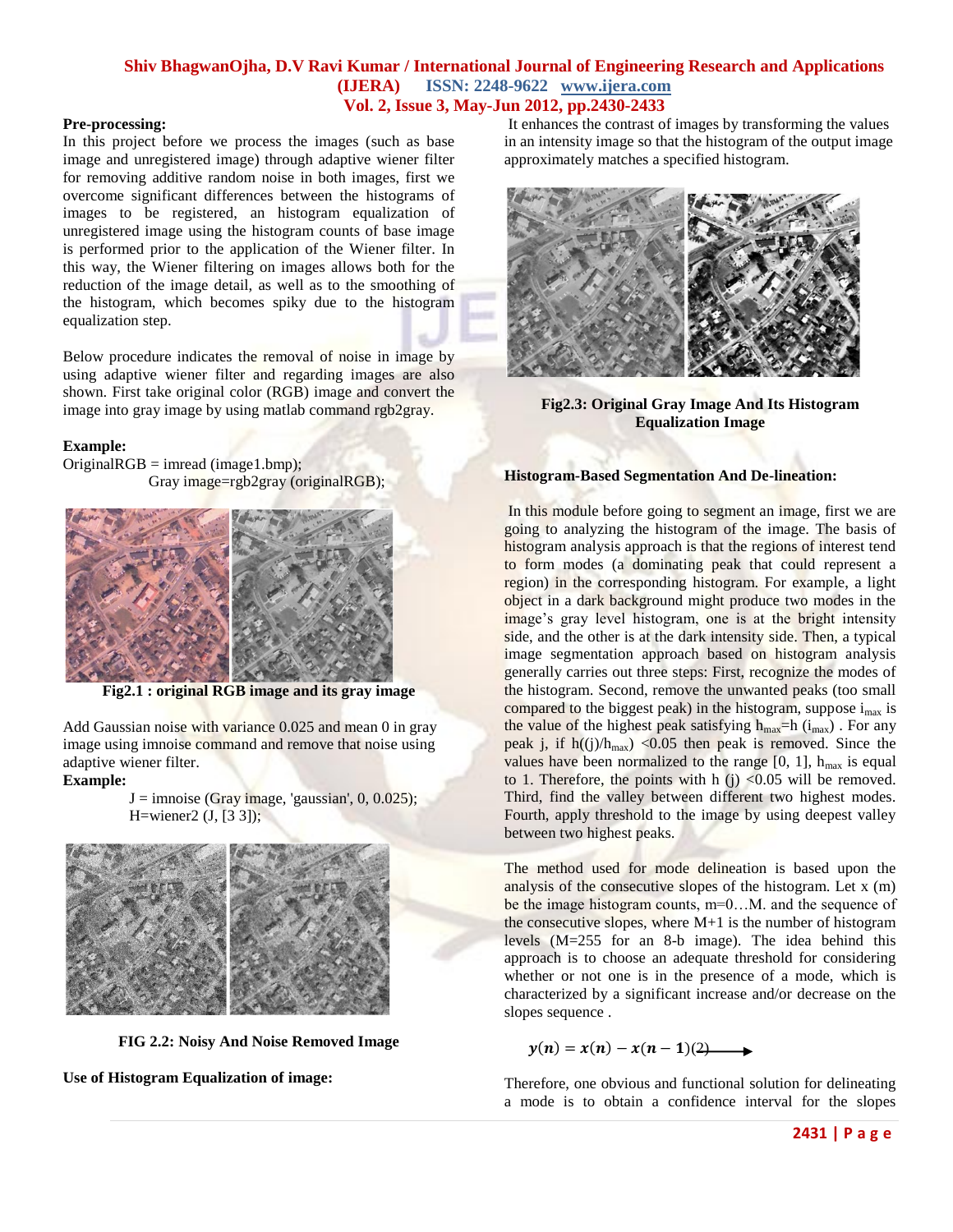#### **Shiv BhagwanOjha, D.V Ravi Kumar / International Journal of Engineering Research and Applications (IJERA) ISSN: 2248-9622 www.ijera.com Vol. 2, Issue 3, May-Jun 2012, pp.2430-2433**

sequence, where the presence of a mode is detected by the slopes which are outside the 99% confidence interval. In order to achieve a robust detection through the statistical approach of the confidence interval, a preprocessing of the slopes is required, in order to smooth the slopes sequence irregularity outside the presence of a mode, which may induce the detection of false modes. This preprocessing is performed through a second-order low-pass Butterworth filter, with a normalized cutoff frequency at 0.25.

#### **IMAGE SEGMENTATION:**

Generally image segmentation means separating background and foreground image. Below procedure indicates the general image segmentation procedureFirst of all take gray image (black and white image) and calculate threshold using graythreshfunction.Second segment the gray image using im2bw command

#### **For Example:**

A=imread ('grayimage.bmp'); Threshold=graythresh (A); Segmented Image=im2bw (A, Threshold);

In this project, Segment the image using threshold i.e. deepest valley that is in between two highest modes (or) peaks, but not graythresh.



#### **FIG 2.3: Original Gray Image And Its Segmented Image**

#### **Matching:**

.

The matching step begins with the evaluation of a cost function, between every possible two-by-two combination of objects obtained by the segmentation of the two images, for every possible combination of the alpha values considered for both images. This leads to a matrix with n1 rows and n2 columns, where n1and n2 correspond to the number of extracted objects from images 1 and 2, respectively. The cost function, evaluated for the values of the properties of the objects from images 1 and 2, is defined as follows

Cost function=  $(A_{\text{real}}-A_{\text{real}})/Avg (A_{\text{real}}) + (AR_{\text{at1}}-AR_{\text{at2}})/Avg$  $(AR_{at})+(P_{erim1}-P_{erim2})/Avg(P_{erim})+(D_{b1}-D_{b2})/Avg(D_b).$ 

Then, the cost function values are represented in the form of boxplots, with the image which led to the lower number of segmented objects corresponding to the horizontal ("categorical") axis. A valid matching between two objects should lead to the lower values of cost function, sufficiently far from the majority. This can be statistically evaluated through the outlier detection criterion used in the boxplots representation, where a point is considered an outlier (regarding the smaller values) if it is smaller than,  $Q1-K*(Q3-$ Q1) where Q1andQ3 are the first and third quartiles, respectively. Similarly where a point is considered an outlier (regarding the higher values) if it is greater than,  $Q1+K*(Q3-$ Q1). Although K is typically considered as 1.5, in this step the more flexible value of 1 is required (also commonly used in practice), in order to reduce the loss of eventual matching candidates.

#### **Rotation Estimation and Translation Estimation**

This rotation estimation is entirely statistical base procedure; First we obtain orientation of extracted objects from base and unregistered image and perform the difference of orientation between every possible two-by-two combination of objects obtained by the segmentation of the two images and estimate robust angle by using same boxplot procedure indicated in above module.This translation estimation is entirely statistical base procedure; First we obtain orientation of extracted objects from base and unregistered image and perform the difference of orientation between every possible two-by-two combination of objects obtained by the segmentation of the two images and estimate robust angle by using same boxplot procedure indicated in above module.

General example for how to rotate and shift image

A=imread('peppers.png');B=rgb2gray(A);C=Imrotate(B,angle );

 $figure(1),imshow(C);$ 



**FIG2.4: Illustrates Original And Its RotatedImage**



**FIG2.5: Illustrates transformed and Transformed image with showing shifting location**